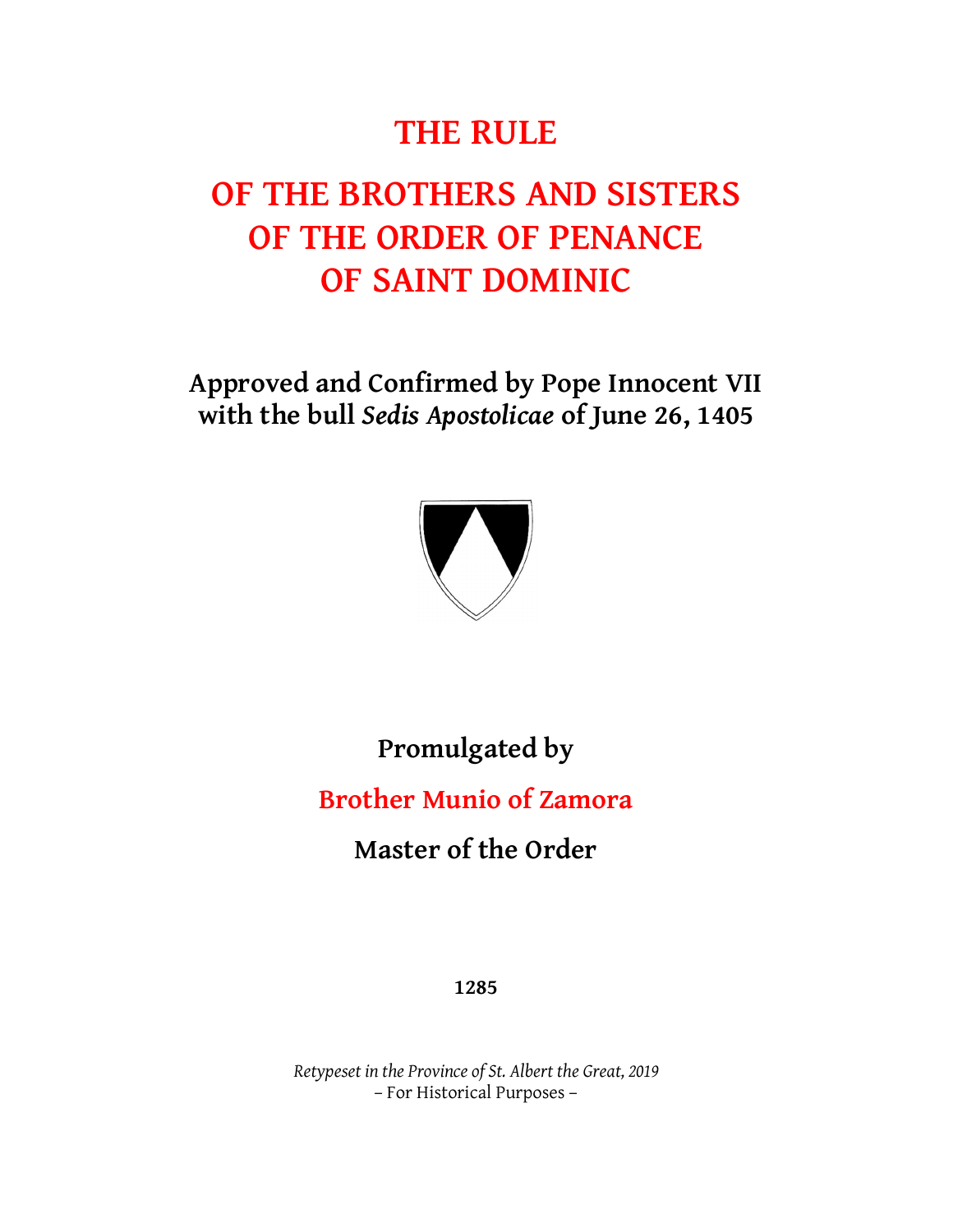

# **<sup>I</sup>NNOCENT, BISHOP, SERVANT OF THE SERVANTS OF GOD**

# **For its Perpetual Remembrance**

In view of the providence of the Apostolic See, it is attentive with kind favor to persons free from the observance of a rule who continually strive to live a pious life. And it is accustomed  $\perp$  to strengthen with Apostolic support what has been providently ordered for directing their In view of the providence of the Apostolic See, it is attentive with kind favor to persons free from the observance of a rule who continually strive to live a pious life. And it is accustomed to strengthen with Apostolic s presented to Us by the beloved sons and Brothers and the beloved daughters and Sisters of the Order of Preachers—who are in fact called the Brothers and Sisters of Penance of St. Dominic explained what they have up to now observed, as they now observe, in a praiseworthy manner. It is a certain Rule, or religious form of life, in which one finds some decent and reasonable statutes and ordinances in agreement with the regular discipline. For the Order allows that there be Brothers and Sisters endowed by the Apostolic See with various privileges of this kind, but for their more firm subsistence. And in order that, with the working of the mercy of the Most High, progressing from strength to strength, they may offer more devout service to the Lord, they wish that such a Rule, or form of life, may be approved by the same See. It was therefore humbly requested by those Brothers and Sisters that We grant that Rule, or form of life, the force of an Apostolic confirmation. And We deign by Apostolic kindness to command that it be perpetually observed by the aforementioned Brothers and Sisters, the current ones and those of the future. We entrusted to our venerable Brother Angelo, Bishop of Ostia an examination to be made by him of each and every one of these matters that have been described. We have become more clearly informed of those things which our loyal one thereby discovered and took care to explain to Us by a full report and are inclined toward such supplications. Therefore, with certain knowledge, we by that Apostolic authority confirm the Rule, or form of life, which we made to be recorded clearly and distinctly in its individual headings and word-for-word for those making the request, ratifying and finding agreeable the aforementioned statutes and ordinances, and we fortify it with the help of the present document. And we in any event will and command that the Rule, or form of life, be inviolably observed for the perpetual future by the current Brothers and Sisters themselves, as well as those of the future. The content of the Rule, or form of life, follows, and so it is.

June 26, 1405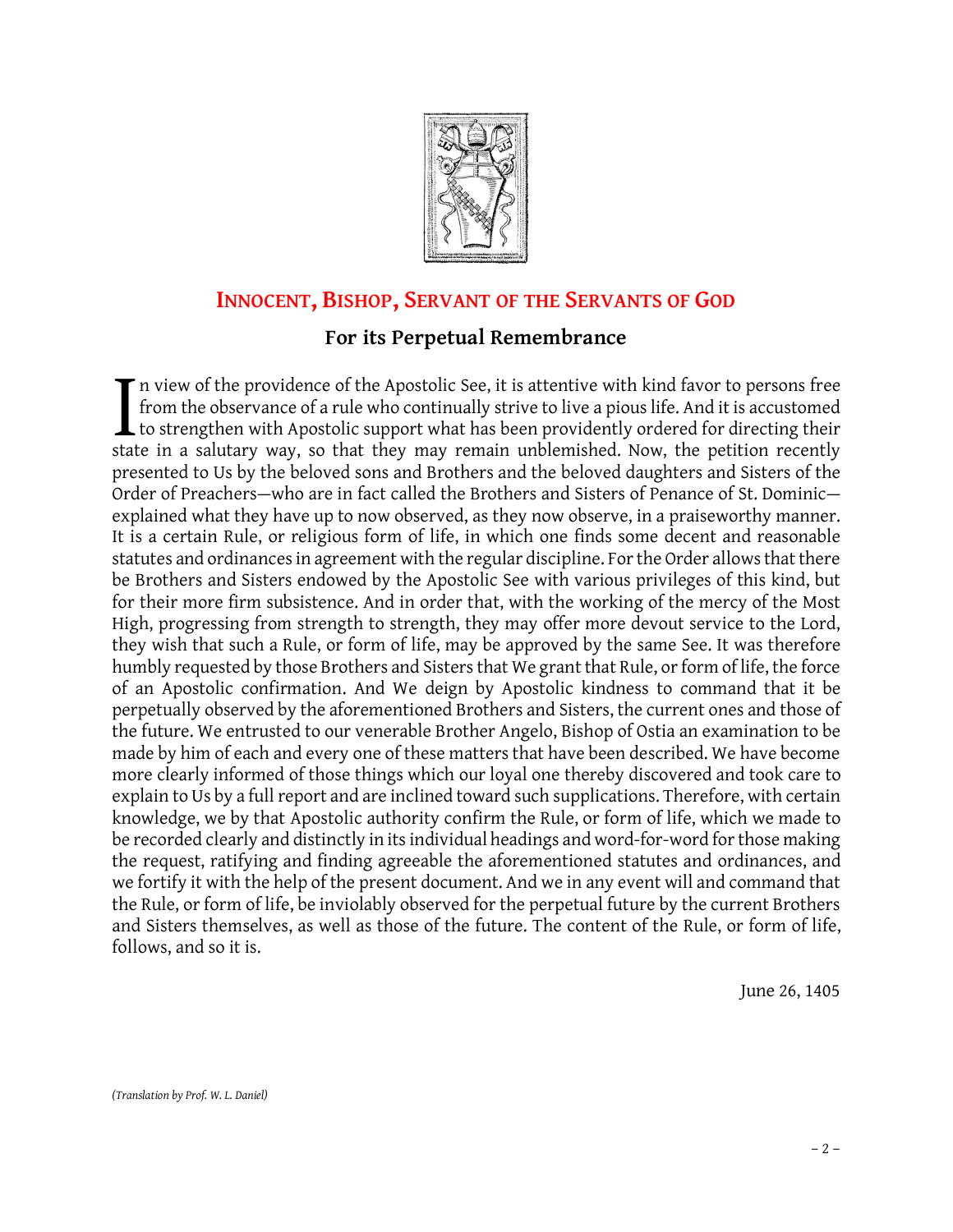*Here begins the rule of the brothers and sisters of the Order of Penance of Saint Dominic, the founder and the father of the Order of Friars Preachers.*

# **CHAPTER 1: ON THOSE TO BE RECEIVED AND THE QUALITIES REQUIRED IN THEM**

In the first place, that this Order may receive an increase from good to better, which is well known to depend for the most part on the reception of well-disposed persons, we will and ordain, that no one be received to the Order of this fraternity unless by the Father Master or known to depend for the most part on the reception of well-disposed persons, we will and<br>ordain, that no one be received to the Order of this fraternity unless by the Father Master or<br>Director, and by the Prior of the said the majority of the professed brethren of the said place. A diligent examination must first be made whether the candidate be of a virtuous life and good reputation, and in nowise suspected of heresy, but rather (as becomes a son of the Blessed Dominic in our Lord) a zealous lover of the true Catholic Faith, and its promoter as far as in him lies.

Before any one receives the habit of this religion, he must fully satisfy his debts, if he have any, and be reconciled to his neighbors; as also have his last will made, following therein the advice of a discreet confessor.

And let the same inquiry be made concerning women who seek admission into this Order; to whom, if they be married, no admittance is allowed to the fellowship of the said fraternity, save only with the leave and consent of their husbands, and that expressed in a public and written document. The same also we will have to be observed by men having wives, unless in one or both of the married parties there be some cause to prevent it, which in the judgment of discreet persons shall be deemed sufficient.

#### **CHAPTER 2: ON THE HABIT OF THE BRETHREN AND SISTERS**

Let all, both the brethren and sisters, be clothed with white and black stuff, which neither in its appearance nor in reality would show forth too much costliness, as becometh the Christian modesty of the servants of our Lord. Let the mantle be black, as also the capuces of the brethren; but the tunics white, with sleeves extending to the wrists, and closed. Let them have only leather belts which the sisters shall wear over their tunics." In their purses, their shoes, and the like, let them put away all worldly vanity. Let the veils and bands of the sisters be of white linen or hempen cloth.

## **CHAPTER 3: ON THE BLESSING OF THE HABIT AND OF THE MANNER OF RECEPTION INTO THIS ORDER**

Let the person to be received to the habit be received either in the chapter-room of the fraternity, or before the altar in the Dominican church of that place, by the Master or Director aforesaid, or his vicar. The postulant humbly begging upon his knees to be received, let the Master, in the presence of some other Friar Preachers, and of the Prior of the fraternity, or his vicar, together with others of the fraternity, first bless the habit of him who is to be received in the following manner: "*Show us your mercy, O Lord, etc. The Lord be with you, etc. Let us pray. The Lord*  vicar, together with others of the fraternity, first bless the habit of him who is to be received in<br>the following manner: "Show us your mercy, O Lord, etc. The Lord be with you, etc. Let us pray. The Lord<br>Jesus Christ, yo and put upon the postulant, let him return to the steps of the altar, and kneel before the Master,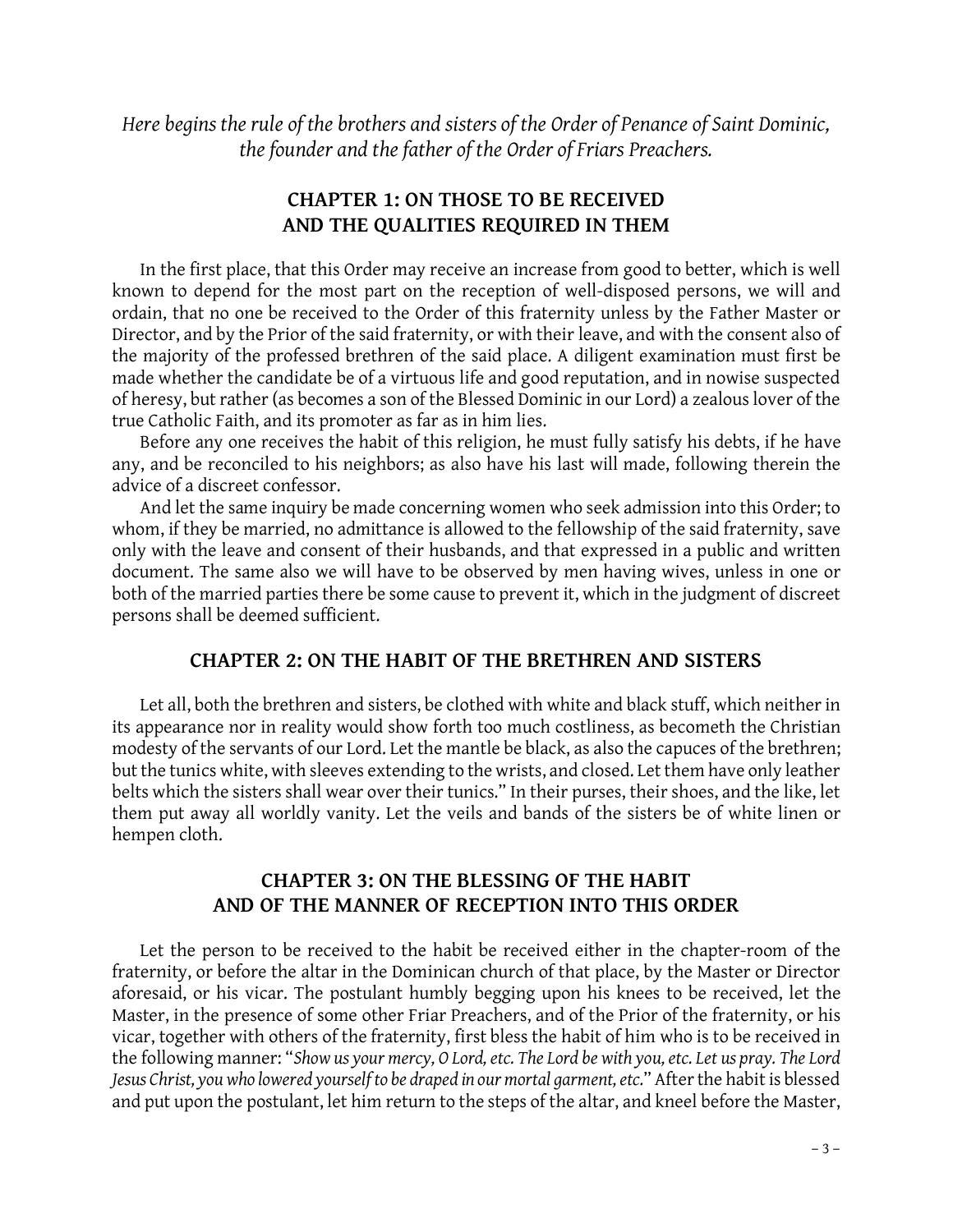who then commences the hymn, *Veni Creator Spiritus*, which the others continue to the end. Then let there be said, *Kyrie eleison, Christe eleison, Kyrie eleison, Our Father, etc. Send forth your spirit, etc. Save your servant, etc. The Lord be with you, etc. Let us pray: God who taught the hearts of the faithful by the light of the Holy Spirit, etc.* to which let all answer, *Amen*; and let the novice be sprinkled by the Master with holy water. Then let all the brethren of the fraternity receive him to the kiss of peace. And let the sisters be received before the altar in the same manner as is above said of the brethren.

## **CHAPTER 4: ON THE PROFESSION, OR MANNER OF PROFESSING**

The year of probation being ended, or sooner if the novice seem a fit person to the Master and Prior, together with the greater part of the professed brethren of the fraternity," let him be received to profession; which profession is to be made in the following manner:

*"To the honor of Almighty God, Father, Son, and Holy Spirit, and of the Blessed Virgin Mary, and*  Prior of the Brethren of Penance of (such a place), do make profession that it is my will to live *henceforth according to the rule and form of the Brethren and Sisters of Penance of the Blessed St. Dominic, even until death."*

Let the sisters also make their profession in like manner in the presence of the Master and the Prioress, or someone deputed by her.

# **CHAPTER 5: ON THE PERMANENCE OF THIS STATE**

We decree further, that no brother or sister of this fraternity and Order can depart from the Order after such a profession as aforesaid; neither is it lawful for them to return to the world; but they may freely enter into one of the approved religious Orders professing the three solemn vows.

### **CHAPTER 6: ON THE RECITATION OF THE CANONICAL HOURS**

The brethren and sisters shall say daily all the Canonical Hours, unless hindered by sickness. For Matins they shall say 28 *Pater nosters*; for Vespers, 14; for each of the other Hours, 7. The brethren and sisters shall say daily all the Canonical Hours, unless hindered by sickness.<br>For Matins they shall say 28 Pater nosters; for Vespers, 14; for each of the other Hours, 7.<br>Moreover, in honor of the Blessed *Marias* as *Pater nosters*. For the blessing of the table, they must say one *Pater noster*. When they rise from table, they must, in like manner, say one *Pater noster*; and for thanksgiving, the Psalm *Miserere* or the Psalm *Laudate* may be said by those who know them. All who know the Apostles' Creed must say it once at the beginning of Matins; also before Prime, and at the end of Compline. But those who know and can say the Canonical Hours as clerics do, shall not be obliged to recite the above-mentioned *Paters* and *Aves*.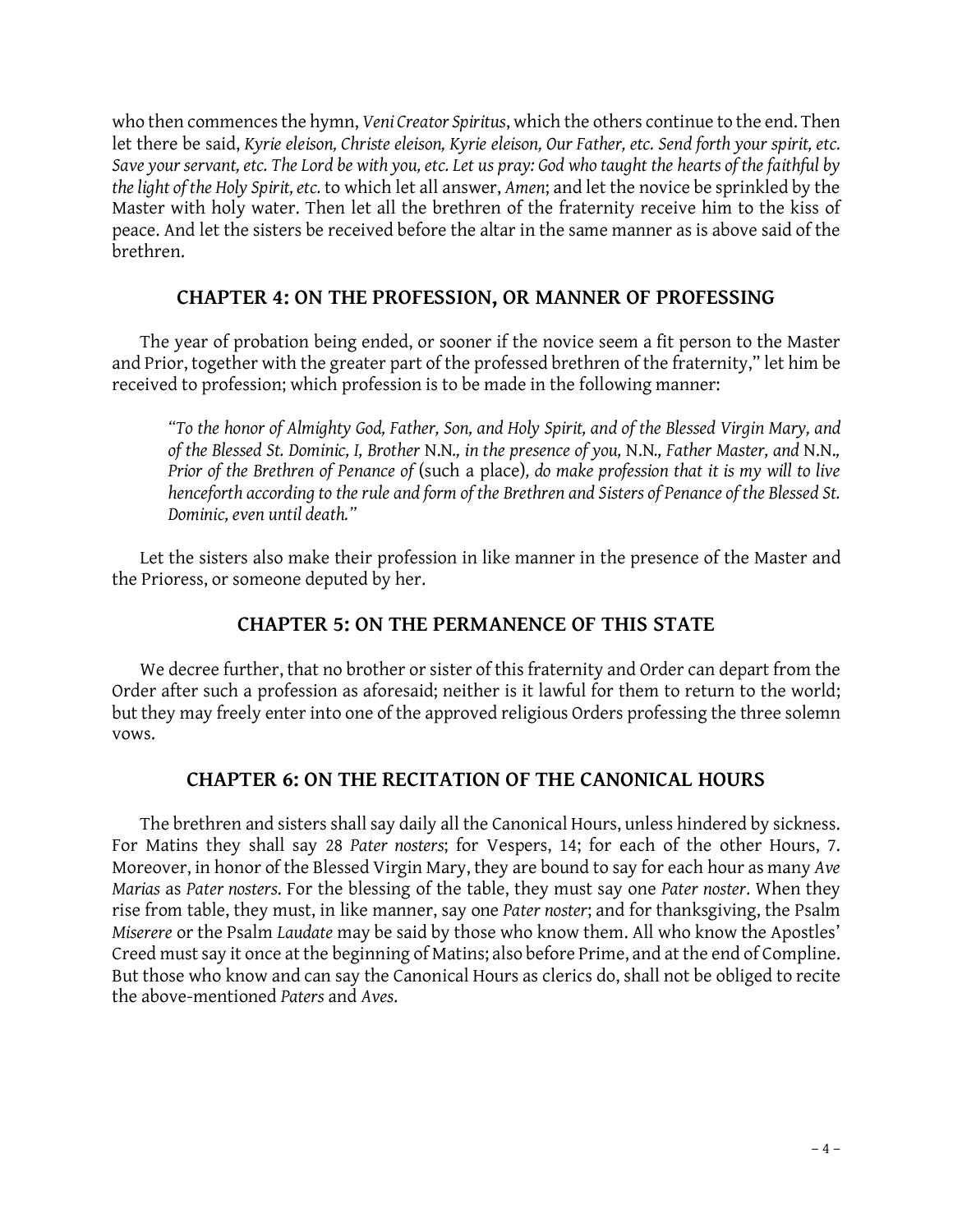#### **CHAPTER 7: ON RISING FOR MATINS**

All shall rise to Matins on Sundays and Festivals from the Feast of All Saints to Easter Sunday. In Advent and Lent they shall rise every night. Those, however, who are engaged in daily manual All shall rise to Matins on Sundays and Festivals from the Feast of All Saints to Easter Sunday.<br>In Advent and Lent they shall rise every night. Those, however, who are engaged in daily manual<br>labor may say all their Hours Vespers and Compline together. labor may say all their Hours in the morning as far as Vespers; and in the evening they may say<br>Vespers and Compline together.<br>**CHAPTER 8: ON CONFESSION AND COMMUNION** 

All shall diligently confess their sins, and endeavor devoutly to receive the Sacrament of the All shall diligently confess their sins, and endeavor devoutly to receive the Sacrament of the<br>Eucharist (unless any one for some reasonable cause be forbidden by his confessor) at least four<br>times a year, yiz, at Christma All shall diligently confess their sins, and endeavor devoutly to receive the Sacrament of the<br>Eucharist (unless any one for some reasonable cause be forbidden by his confessor) at least four<br>times a year, viz., at Christm Eucharist (unless any one for some reasonable cause be forbidden by his confessor) at least four<br>times a year, viz., at Christmas, Easter, Pentecost, and the Assumption, or the Nativity of Our<br>Blessed Lady. But those who, so with the blessing of God, having first asked and obtained permission of their Superior.<br> **CHAPTER 9: ON KEEPING SILENCE IN THE CHURCH** 

Whilst Mass is being celebrated, or the Divine Office sung, or the word of God preached, let all be careful to keep silence in the churches, attending diligently to prayer and the Divine Office or sermon, unless from some particular reason or necessity, anyone be obliged to speak in a low voice.

## **CHAPTER 10: ON SHOWING REVERENCE TO ECCLESIASTICAL SUPERIORS AND TO THEIR CHURCHES**

Let the brethren and sisters be careful to visit with devotion their own parish churches, according to canonical sanction and good custom; to have great reverence for the prelates of their own churches, viz., the bishops, and those in authority under them, and to pay them their dues faithfully without any diminution, whether in tithes or other accustomed offerings.

#### **CHAPTER 11: ON FASTING**

From the first Sunday in Advent, until Christmas, let the brethren and sisters fast every day, and likewise from Quinquagesima Sunday until Easter. They shall also fast every Friday throughout the year, and shall observe all the fasts of the Church. Those who desire to fast more often, or to perform any other austerities, may do so with the permission of their superior, and by the advice of a discreet confessor.

#### **CHAPTER 12: ON ABSTINENCE**

The brethren and sisters of this fraternity may eat meat on Sundays, Tuesdays, and Thursdays. On other days of the week let them keep abstinence, unless they are sick, or very weak, or have been recently bled, or unless some considerable feast should fall on that day, or that they should be on a journey.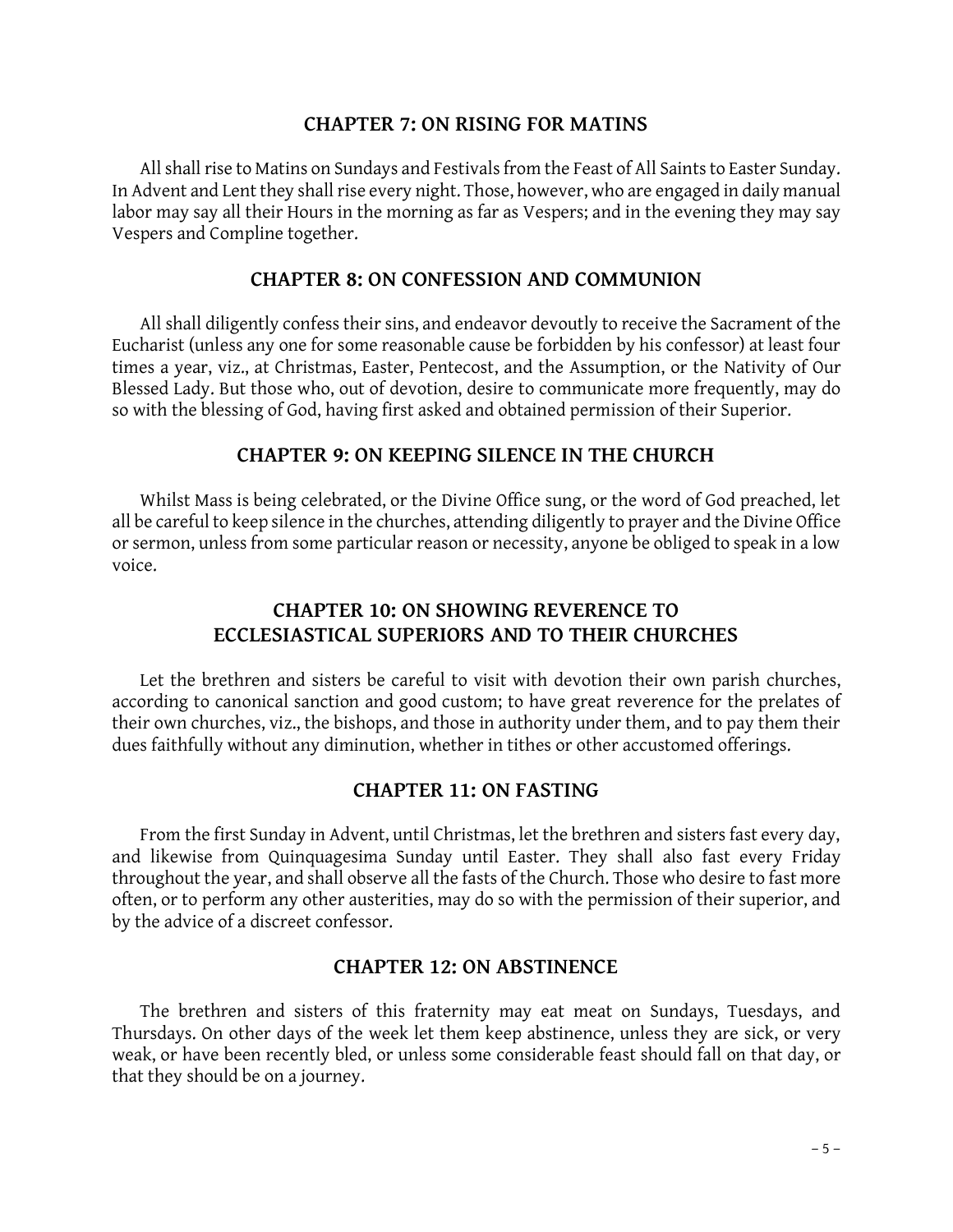### **CHAPTER 13: ON GOING OUT OF THE BRETHREN AND SISTERS**

Let them not wander about the streets from idleness and curiosity. Let not the sisters go out alone, especially the younger ones. Let them on no account be present at weddings or dances, at Let them not wander about the streets from idleness and curiosity. Let not the sisters go out<br>alone, especially the younger ones. Let them on no account be present at weddings or dances, at<br>dissolute and worldly banquets, they live, even for the sake of a pilgrimage, without special leave of the Superior, or of the Master of the fraternity.

#### **CHAPTER 14: THAT THE BRETHREN MUST NOT BEAR ARMS**

Let not the brethren carry with them weapons of offense, unless for the defense of the Christian faith, or for some other reasonable cause, and with the leave of their superiors. **CHAPTER 15: ON VISITING AND RELIEVING THE SICK**

Let two of the brethren be deputed by the Prior, who, when they shall learn that any one of their number is sick, shall charitably visit him as soon as they can; and shall immediately exhort<br>him to receive the sacrament of penance and the other rites of the Church; and, if necessary,<br>they shall endeavor to minist him to receive the sacrament of penance and the other rites of the Church; and, if necessary, they shall endeavor to minister to his bodily necessities also, so far as they conveniently can. If<br>the sick brother be poor, let them endeavor to provide him with necessaries from their own private property, or from the common property of the Order, as their resources shall permit. And let the sisters do the like with respect to their sick sisters.

# **CHAPTER 16: ON THE DEATH OF THE BRETHREN AND SISTERS AND ON THE SUFFRAGES FOR THEM**

When any one of the brethren departs out of this world, let his death be announced to the rest of the brethren who are in the same city or place, that they may endeavor to be present at the funeral of the deceased, from which they must not retire until the body is buried. The same we will also have to be observed with respect to the deceased sisters. Moreover, within the eight days immediately following the burial of the deceased, let every brother and sister say for his or her soul, the priests one Mass; the rest, those that know the Psalter, fifty psalms; those who do days immediately following the burial of the deceased, let every brother and sister say for his or<br>her soul, the priests one Mass; the rest, those that know the Psalter, fifty psalms; those who do<br>not, one hundred *Pater n* 

for all the brethren and sisters, both living and dead; those who know it, must say the whole Psalter; those who do not are bound to recite five hundred *Pater nosters*.

#### **CHAPTER 17: ON THE APPOINTMENT OF THE PRIOR OR PRIORESS**

On the death or removal of the Prior of the fraternity, let the Master or Director, with the advice of the elder brethren, appoint a new Prior. Every year during Easter week, or at some other time, let the aforesaid Master take counsel with the elders of the fraternity, as to the removal or confirmation of the Prior; and he shall have power to confirm or to remove the Prior, other time, let the aforesaid Master take counsel with the elders of the fraternity, as to the removal or confirmation of the Prior; and he shall have power to confirm or to remove the Prior, as he, with the counsel of the the counsel of the said Master and of some of the elder brethren, the Prior of the fraternity shall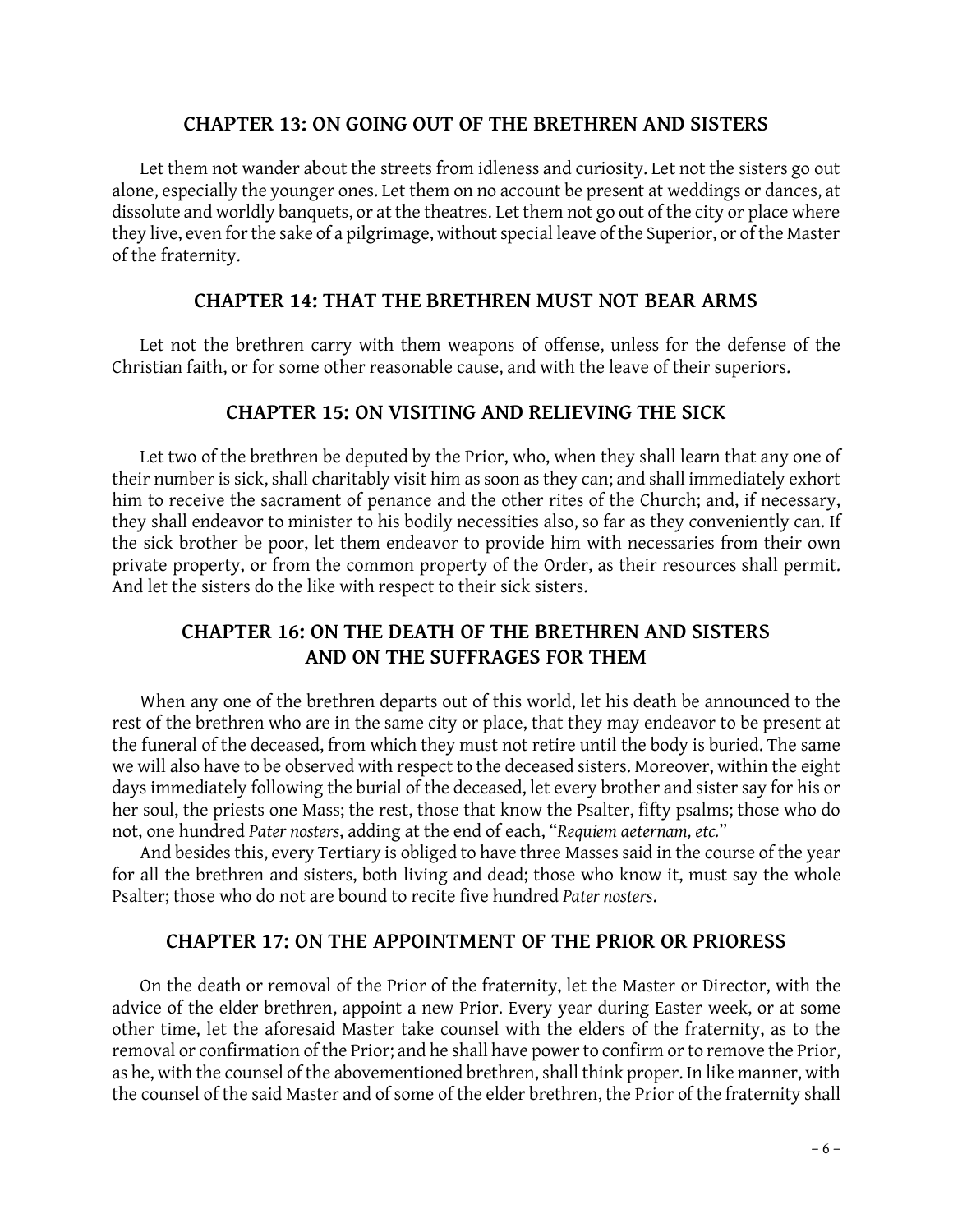have power to appoint the Subprior or Vicar of the fraternity, and also to confirm or to remove them afterwards, as shall seem to them most expedient. Which Subprior or Vicar shall have as much power as the Prior shall grant to him. And let the same form be observed, in like manner, in the appointment of the Prioress and Subprioress.

#### **CHAPTER 18: ON THE OFFICE OF THE PRIOR AND PRIORESS**

The office of the Prior shall be to keep diligently himself all things that are written in the Rule and to take care that they be observed by the rest of the brethren. If he shall see any transgressing the Rule, or negligent in their observance of it, let him charitably reprove and correct them; or if it shall seem to him more expedient, let him inform the Master and Director of the fraternity that he may administer the correction.

It shall be the office of the Prioress, moreover, to visit the church diligently, and to excite<br>the other sisters to the observance of the Rule; also to observe herself, or by means of others<br>appointed by her, that there. the other sisters to the observance of the Rule; also to observe herself, or by means of others reasonably offend the eyes of others. Let her especially take care that the sisters, more particularly the younger ones, contract no familiarity with any man, of whatsoever condition he may be, unless he be her relation, at least in the third degree, and be, moreover, of good life. and unspotted reputation.

#### **CHAPTER 19: ON THE CORRECTION OF THE BRETHREN AND SISTERS**

If anyone be observed to have contracted any dangerous familiarity, and do not amend after being three times admonished by his superior, let him be excluded for a time from the public assembly, and from intercourse with the other brethren. If, then, he does not correct himself, let him, with the advice of discreet brethren, be publicly expelled from the Order, and never be readmitted until his amendment is manifest to the whole fraternity.

Also, if anyone have used insulting words, amounting to defamation, to a fellow tertiary, or to anyone else, or have struck any one in anger, or have presumed to go to any forbidden place, or have committed any act of disobedience, or have been discovered to have told a lie willfully to his superior, he shall be punished, by fasting on bread and water, or by exclusion from the public assembly, or even from all intercourse with the other brethren, more or less severely, according to the condition of the person and the degree of the fault.

In like manner, if any one shall commit a mortal sin, let him be punished, with the advice of the greater number of the professed brethren, more or less severely, according to the degree of fault and the condition of the person; yet in such a manner that the punishment may serve as an example to others. Which punishment, if he shall refuse to undergo, let him, with the advice of the discreet brethren, be expelled from the Order. We will that the same be in all things observed with respect to the correction of the sisters.

# **CHAPTER 20: ON THE ASSEMBLY OF THE BRETHREN AND SISTERS AND ON THE APPOINTMENT OF THEIR MASTER OR DIRECTOR**

Once every month, on a day at an hour fixed by the above-named Master, or his vicar, let all the brethren of the Order meet in the church of the Friar Preachers, to hear together the word